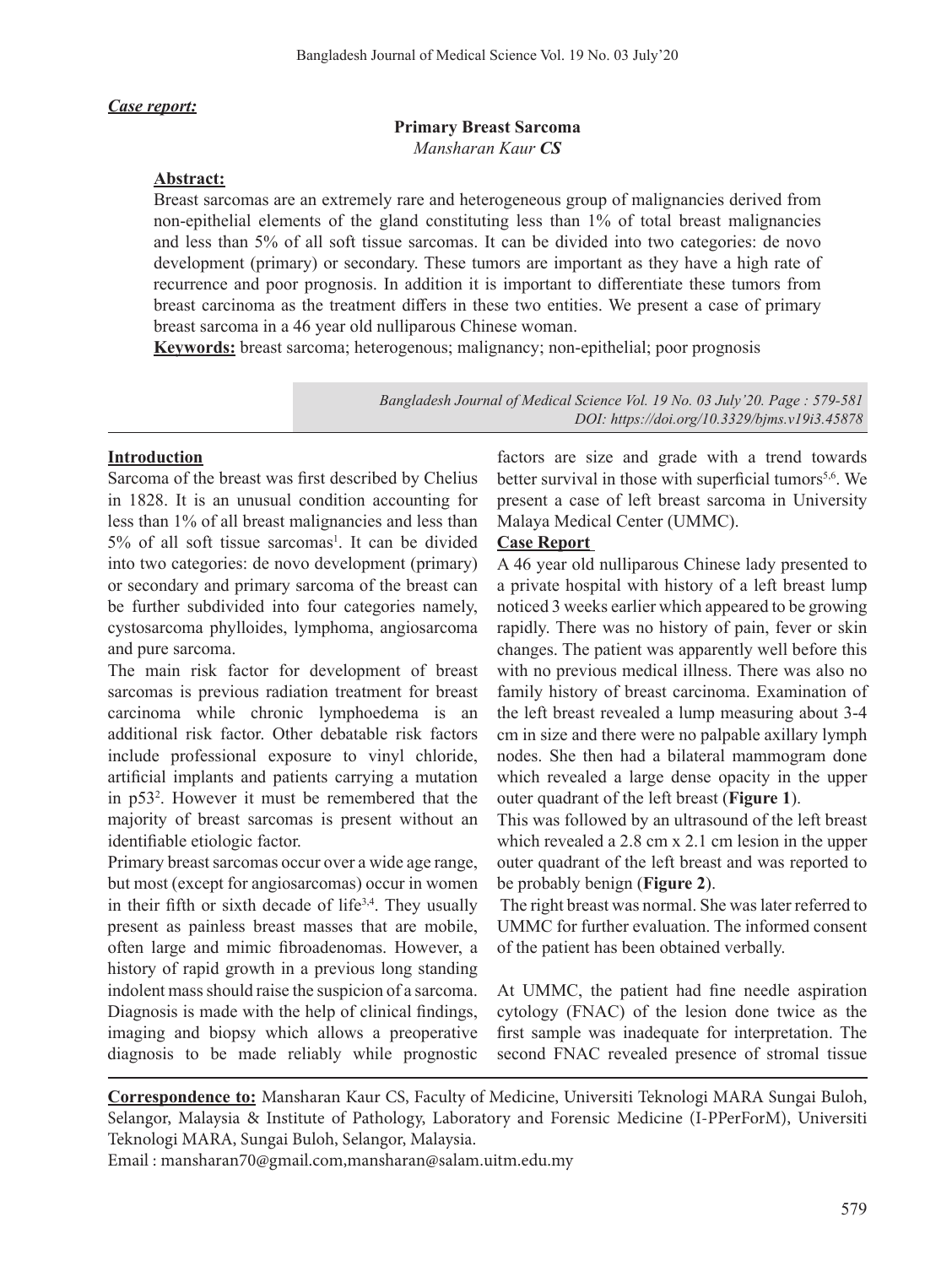and pleomorphic spindle shaped cells suggestive of a stromal tumour and biopsy was recommended. She then had a hook wire localization and lumpectomy of the left breast lesion which according to histopathology examination revealed stromal tissue and pleomorphic cells with prominent nucleoli in keeping with sarcoma of the breast (**Figure 3** and **4**). Contrasted computed tomography (CT) scan of the thorax and abdomen did not reveal any evidence of metastasis to the lung, liver or other abdominal organs. She then had a left mastectomy and axillary clearance done 3 weeks later which showed no residual tumour and the lymph nodes showed no evidence of metastasis. Follow up visits of the patient to the hospital over a period of 2 years remained uneventful.

## **Discussion**

Sarcoma of the breast is an unusual condition accounting for less than 1% of all breast malignancies and less than 5% of all soft tissue sarcomas with an overall incidence in United States being about 17 new cases per 1 million women<sup>7</sup>. Thus an in depth understanding of this lesion is lacking due to its relative rarity.

Sarcoma of the breast can be divided into two categories: de novo development (primary) or secondary with histologic subtypes which include malignant fibrous histiocytoma, liposarcoma, fibrosarcoma, clear cell sarcoma, neurogenic sarcoma, leiomyosarcoma and alveolar soft tissue sarcoma<sup>6</sup>. The most common subtype of primary breast sarcoma however is malignant phyllodes tumor and angiosarcoma<sup>5</sup>.

Breast sarcoma usually presents as a painless breast mass that is large and mobile. This is the same as that of a typical fibroadenoma, although a history of rapid growth should raise the suspicion of a sarcoma. The age of presentation varies and ranges from prepubertal to post menopausal with a peak incidence in the 40s and 50s. This is one to two decades older than that for a fibroadenoma.

The diagnosis is made based on clinical findings, imaging and biopsy. However, core needle biopsy is the procedure of choice as it facilitates the grading of the tumor and determines the histological sub type $1,2$ . Fine-needle aspiration cytology has low accuracy in the diagnosis of this disease and should be avoided if a sarcoma is suspected. Routine mammography

is useful to demonstrate the lesion, but is not particularly useful to differentiate from other benign or malignant lesions. It is seen as a dense mass with indistinct margins and is rarely associated with tumor calcification while sonography demonstrates a solid lesion that is indistinguishable from a fibroadenoma and hence necessitates a biopsy of the lesion<sup>3,8</sup>.

The mainstay of treatment is surgery. Thus, localized breast sarcomas should be treated by complete surgical excision, which offers a chance for longterm survival. Mastectomy is generally performed for more sizeable tumors. However lumpectomy offers equivalent oncologic results only if it is technically feasible. Obtaining negative surgical margins is more important than the type of surgery which entails a simple mastectomy. Adjuvant radiation may be indicated when the primary tumor is bulky and when local recurrence is a problem<sup>2,9</sup>.

The M.D Anderson experience revealed that breast sarcomas smaller than 5 cm have significantly better prognosis, irrespective of any other factor. It has also been established that other tumor characteristics like cellular appearance, infiltrating borders, number of mitoses and stromal atypia have a negligible prognostic role compared to tumor size. Axillary nodal status also had a minimal impact on prognosis<sup>10</sup>.

## **Source of fund**

There was no source of funding available for this case report.

## **Ethical clearance**

Consent obtained from patient was submitted to University Malaya Ethics Committee prior to submission of this manuscript.

### **Disclosure of Interest**

The author of this case report believes that there is no conflict of interest that could potentially be construed to affect the material contained in the manuscript that is being submitted to the Journal.

## **Authors's contribution**

Data gathering and idea owner of this study: Mansharan Kaur Chainchel Singh

Study design: Mansharan Kaur Chainchel Singh

Data gathering: Mansharan Kaur Chainchel Singh

Writing and submitting manuscript: Mansharan Kaur Chainchel Singh

Editing and approval of final draft: Mansharan Kaur Chainchel Singh